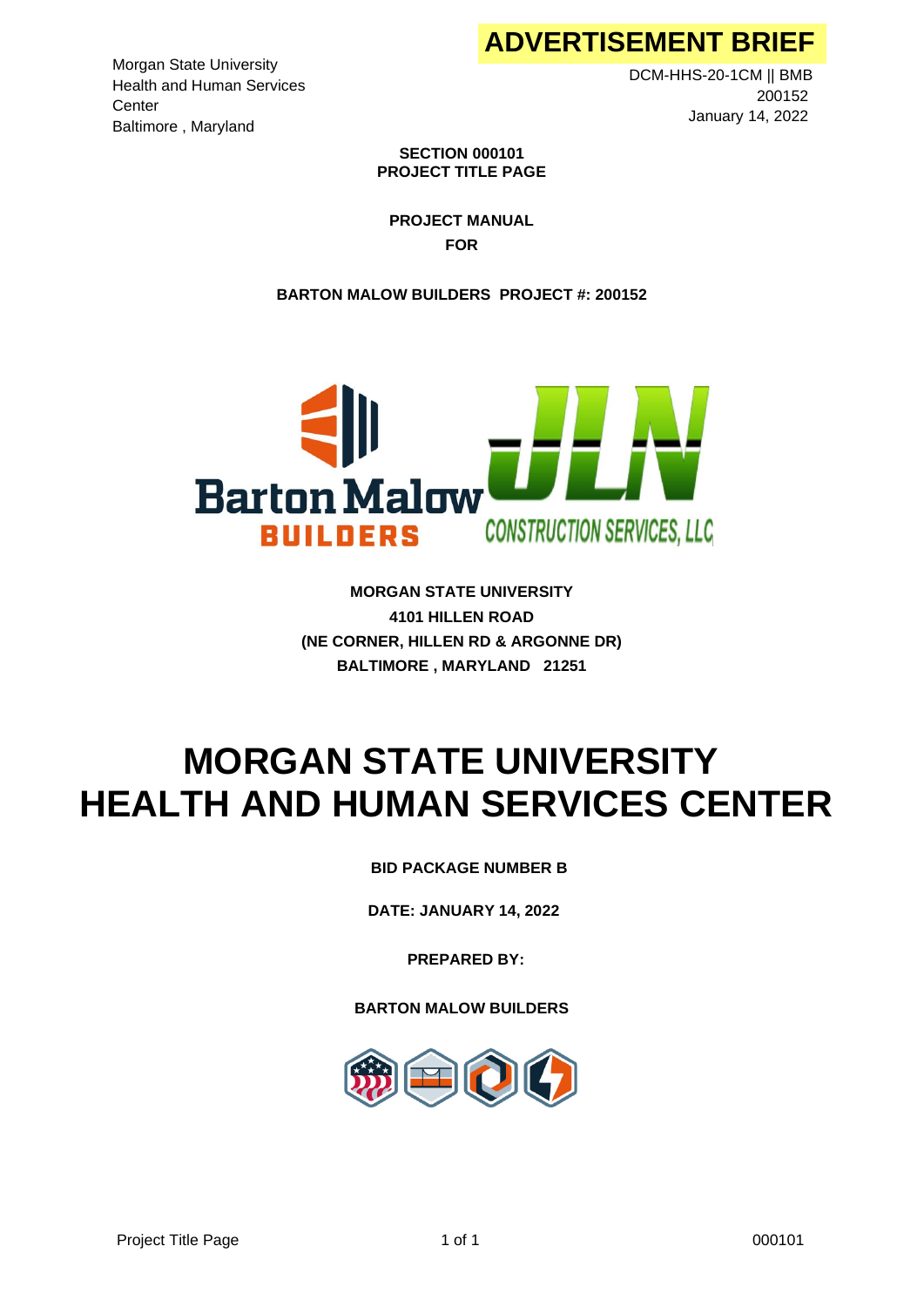## **SECTION 001113 ADVERTISEMENT FOR BIDS**

## **FROM:**

## **1.01 BARTON MALOW BUILDERS (HEREINAFTER REFERRED TO AS BARTON MALOW BUILDERS):**

## **1.02 DATE: JANUARY 14, 2022**

#### **1.03 TO: POTENTIAL BIDDERS**

A. Barton Malow Builders requests Bid Proposals on behalf of Owner for the construction of Health and Human Services Center for **Bid Package No. B** work.

#### **Bid Proposals will be received:**

- 1. **By 2:00 P.M. local standard time on Tuesday, the 22 nd day of February 2022.**
- 2. Bids are to be submitted electronically, **via BuildingConnected** Uploads with the Bid Form entry fully completed by the respective bidders. All document submissions outside of Bid Form entry shall be uploaded as referenced attachments.
- 3. All Bid Form entries and attachments shall be uploaded into BuildingConnected.
- B. Proposals shall be based on the requirements set forth in the Bidding Documents, for:
	- 1. Bid Package Number B Bid Category 04.1: Masonry
	- 2. Bid Package Number B Bid Category 05.2: Miscellaneous Metals
	- 3. Bid Package Number B Bid Category 06.1: Millwork/Architectural Woodwork
	- 4. Bid Package Number B Bid Category 07.2: Spray Fireproofing
	- 5. Bid Package Number B Bid Category 08.2: Interior Storefronts, Glass & Glazing
	- 6. Bid Package Number B Bid Category 09.1: CFMF, Partitions & Ceilings
	- 7. Bid Package Number B Bid Category 09.2: Resilient Flooring
	- 8. Bid Package Number B Bid Category 09.3: Terrazzo Flooring & Finishes
	- 9. Bid Package Number B Bid Category 09.4: Ceramic Tile
	- 10. Bid Package Number B Bid Category 09.5: Painting & Wall Coverings
	- 11. Bid Package Number B Bid Category 10.1: General Trades
	- 12. Bid Package Number B Bid Category 12.1: Lab Casework
	- 13. Bid Package Number B Bid Category 13.1: Greenhouse
	- 14. Bid Package Number B Bid Category 21.1: Fire Protection
	- 15. Bid Package Number B Bid Category 23.1: Mechanical & Plumbing
	- 16. Bid Package Number B Bid Category 26.1: Electrical
	- 17. Bid Package Number B Bid Category 27.1: Network IT, Telecom & Security
	- 18. Bid Package Number B Bid Category 27.2: Audio-Visual **(Pending Issue)**
	- 19. Bid Package Number B Bid Category 32.1: Final Sitework & Hardscapes
	- 20. Bid Package Number B Bid Category 32.2: Landscaping
- C. Accepted Bidders will be required, as a condition precedent to award of Contract, to furnish, satisfactory Performance Bond and Payment Bond and Certificates of Insurance as required in the Project Manual.
- D. Unless otherwise specifically set forth, this Project is subject to state sales and/or use taxes and Bidder is required to include such taxes in its Bid Proposal.
- E. Barton Malow Builders has been contracted by the Owner in the capacity of Construction Manager for the Project and shall act as representative of the Owner to the extent required/allowed under its Owner contract. Hereafter Barton Malow Builders shall be referred to as Barton Malow Builders.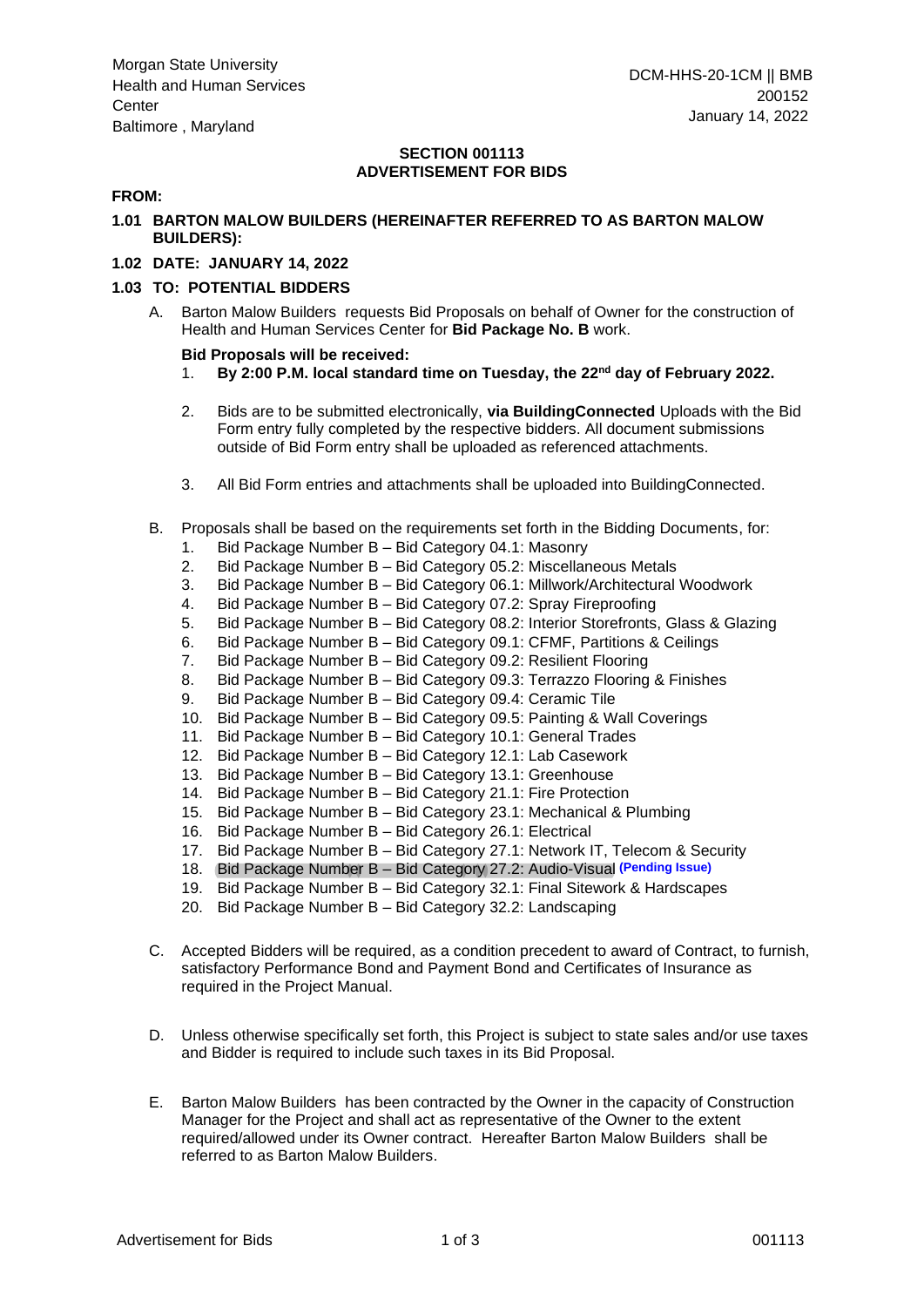- F. Bid Proposals will be privately opened, following bid day close by Barton Malow Builders, Owner, and Architect with recommended awards subsequently made by Barton Malow Builders . *The Owner shall not open, consider, or accept a Bid Proposal that is received after the date and time specified for bid submission in this Advertisement for Bids.*
- G. Bidding Documents will be available for examination and distribution on or after 4:00PM pm local standard time on the 14th day of January 2022**.** Examination may be made at: Barton Malow Builders' Project Link in BuildingConnected, BUILDERS EXCHANGES/PLAN ROOMS, REPRODUCTION COMPANY AND INDUSTRY ADVANCEMENT ORGANIZATIONS
- H. A Pre-bid Conference and site visit/tour will be held for all trades at 9:00 am local standard time on the 25<sup>th</sup> day of January 2022</u> at: Morgan State University's School of Business, at address listed below. All Bidders are responsible for attendance at the pre-bid conference. Pre-bid conference minutes will be distributed to all attendees and invited bidders. Information disclosed in the pre-bid conference minutes will be considered part of the Bidding and Contract Documents.